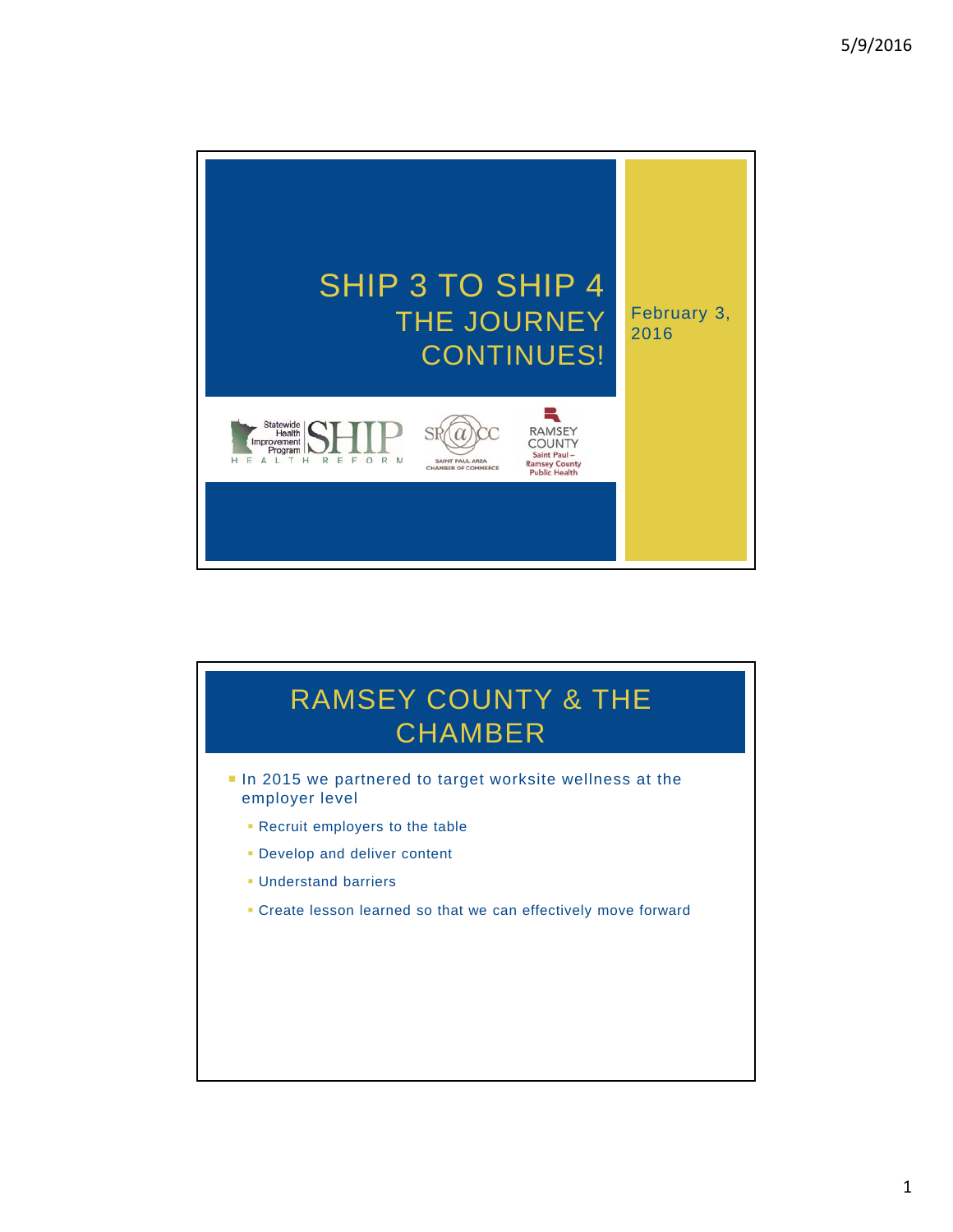

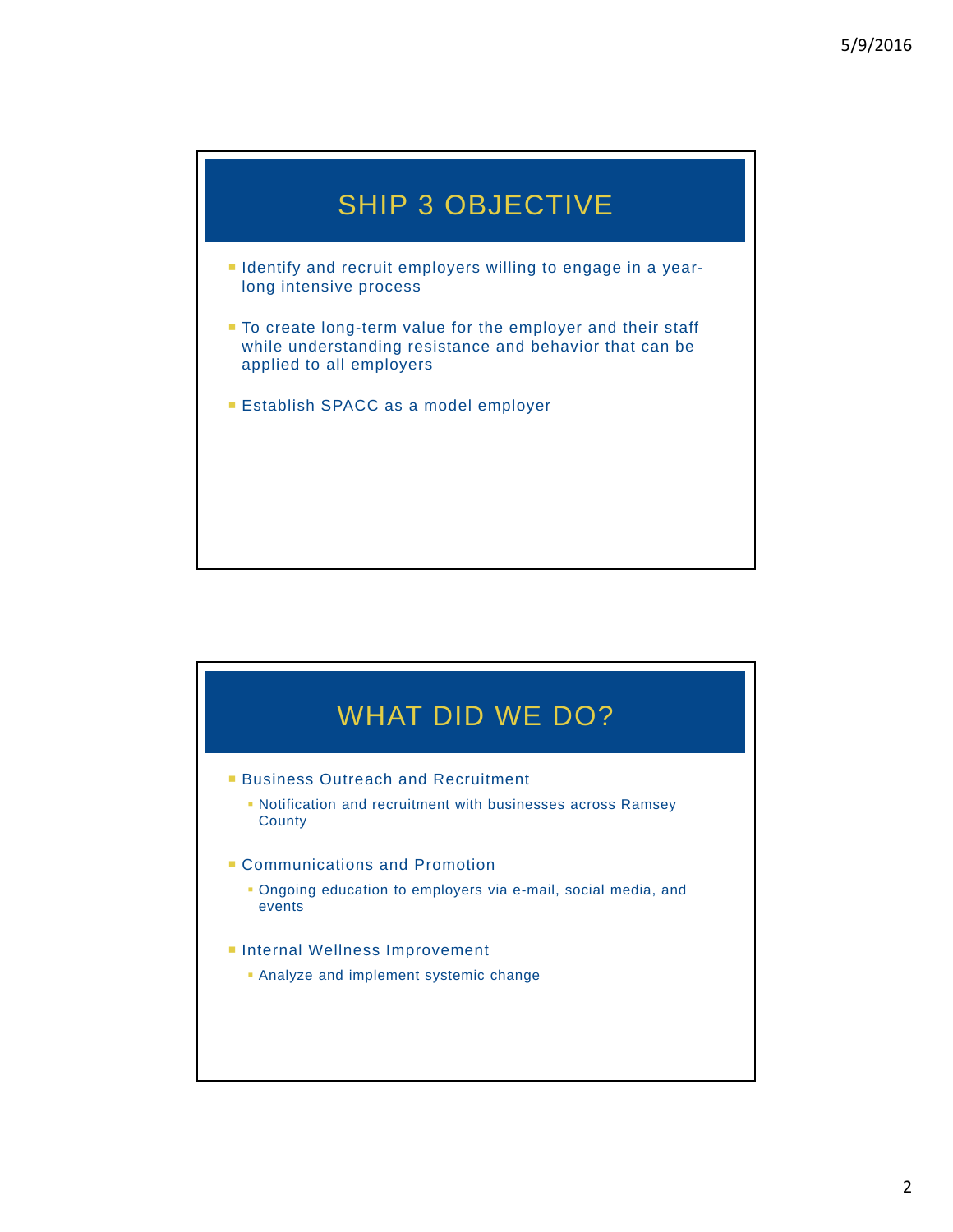

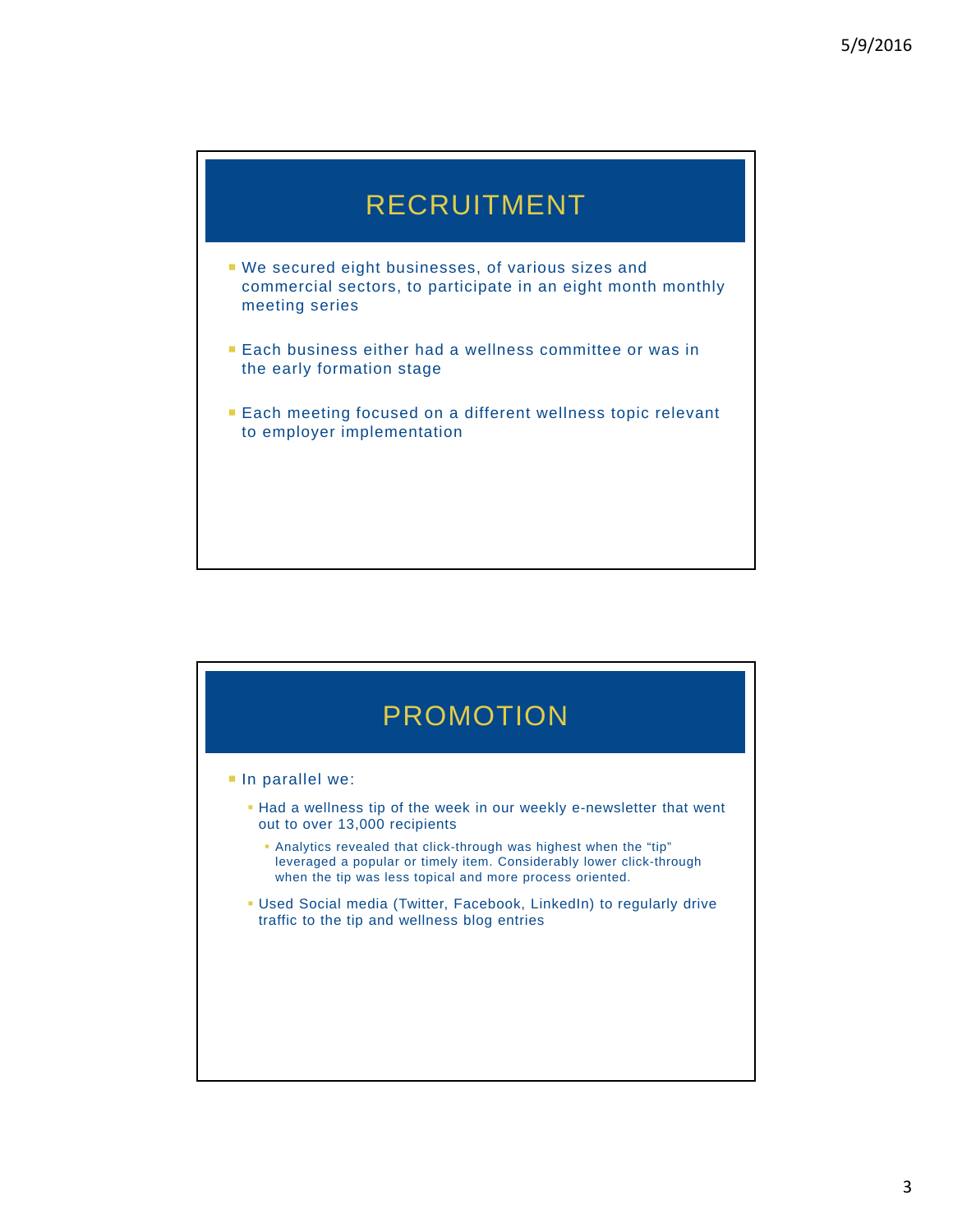

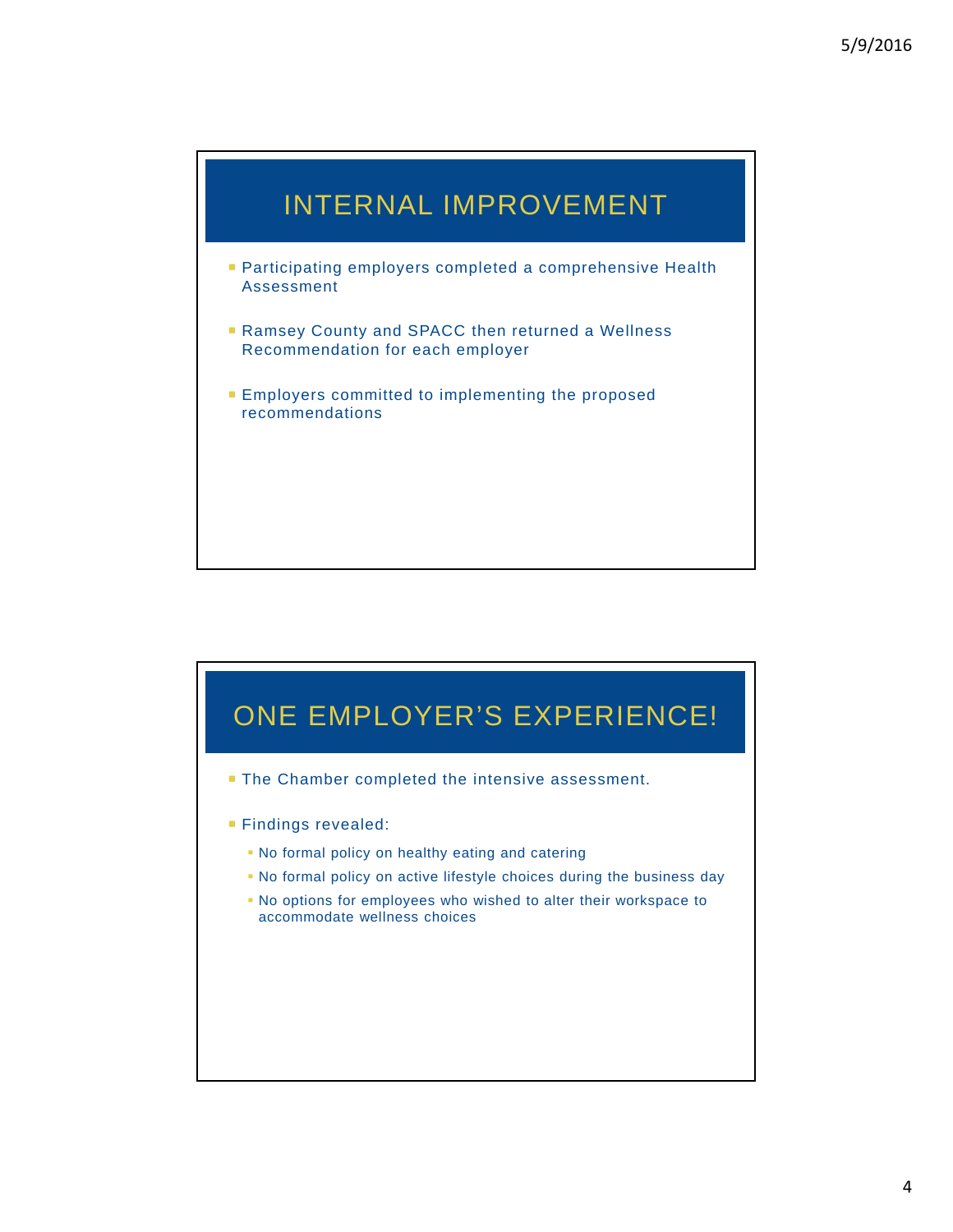## WHAT DID WE DO?

- **The Chamber created an internal catering policy that** aggressively limited procurement of high fat/high sugar foods (think donuts!) and substituted them with healthy choices (think fruit, yogurt, grains)
	- Curiously…little to no resistance



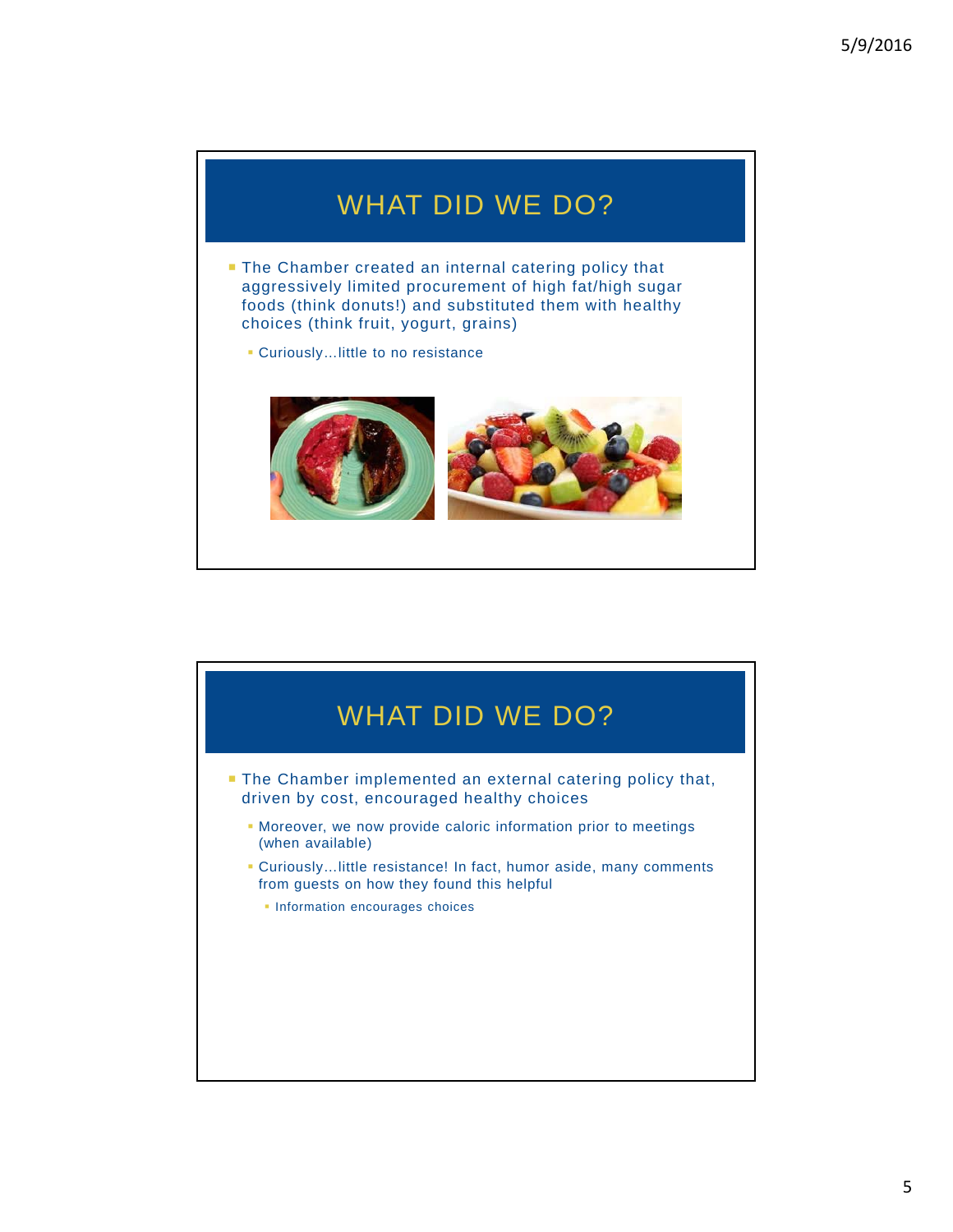## WHAT DID WE DO?

- Active lifestyle encouraged via:
	- Walking meetings
	- Employer registration with YMCA to allow for employee discount on memberships
	- Modified employee handbook to explicitly call out exercise during the day or before and after work with accommodation as necessary

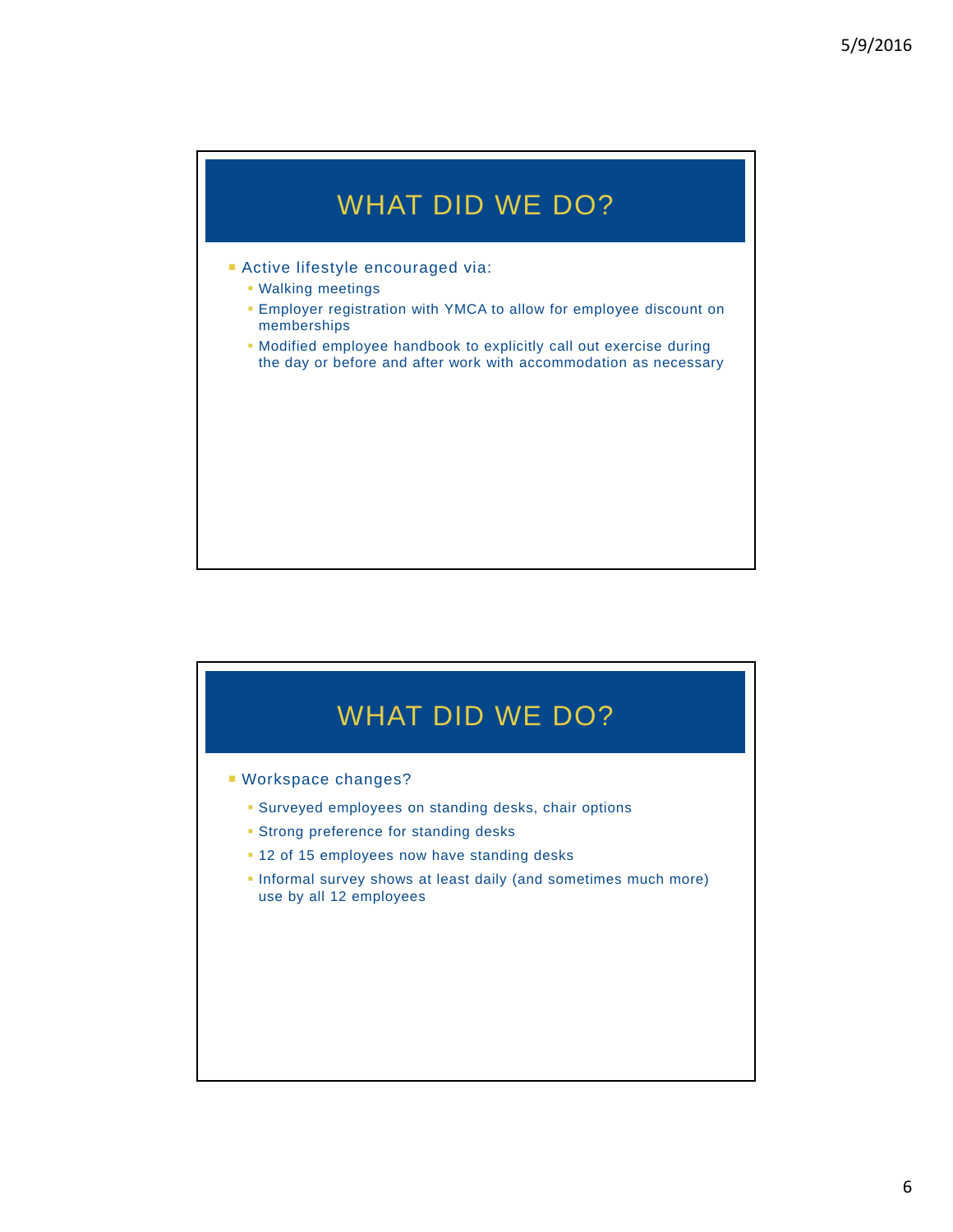## LESSONS LEARNED

- **Our SHIP 3 initiative revealed:** 
	- Critical to have an internal workplace initiative in place (or planned). Ad-hoc approaches struggle to gain traction.
	- Wellness committee makes a difference. They become internal champions. Again, their absence creates a defined lack of focus on the part of the employer.
	- Confusion as to "wellness" not only exists, it is alive and well.

## LESSONS LEARNED

- Workplace wellness becomes what employers want it to be:
	- Critical to define initiatives in terms of definitive outcomes (SHIP 4 focus on four initiatives)
	- Cost concerns remain a convenient way to avoid this discussion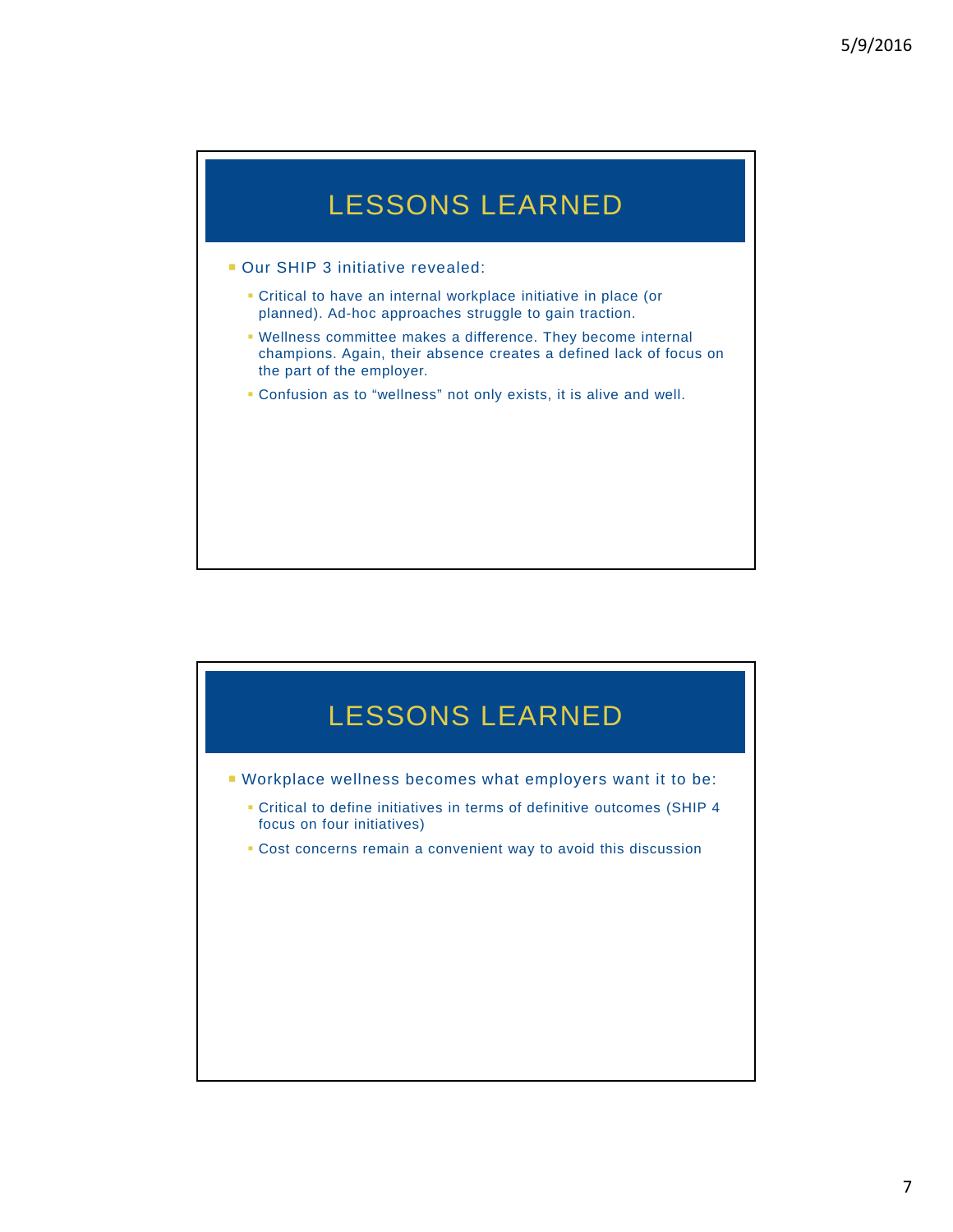